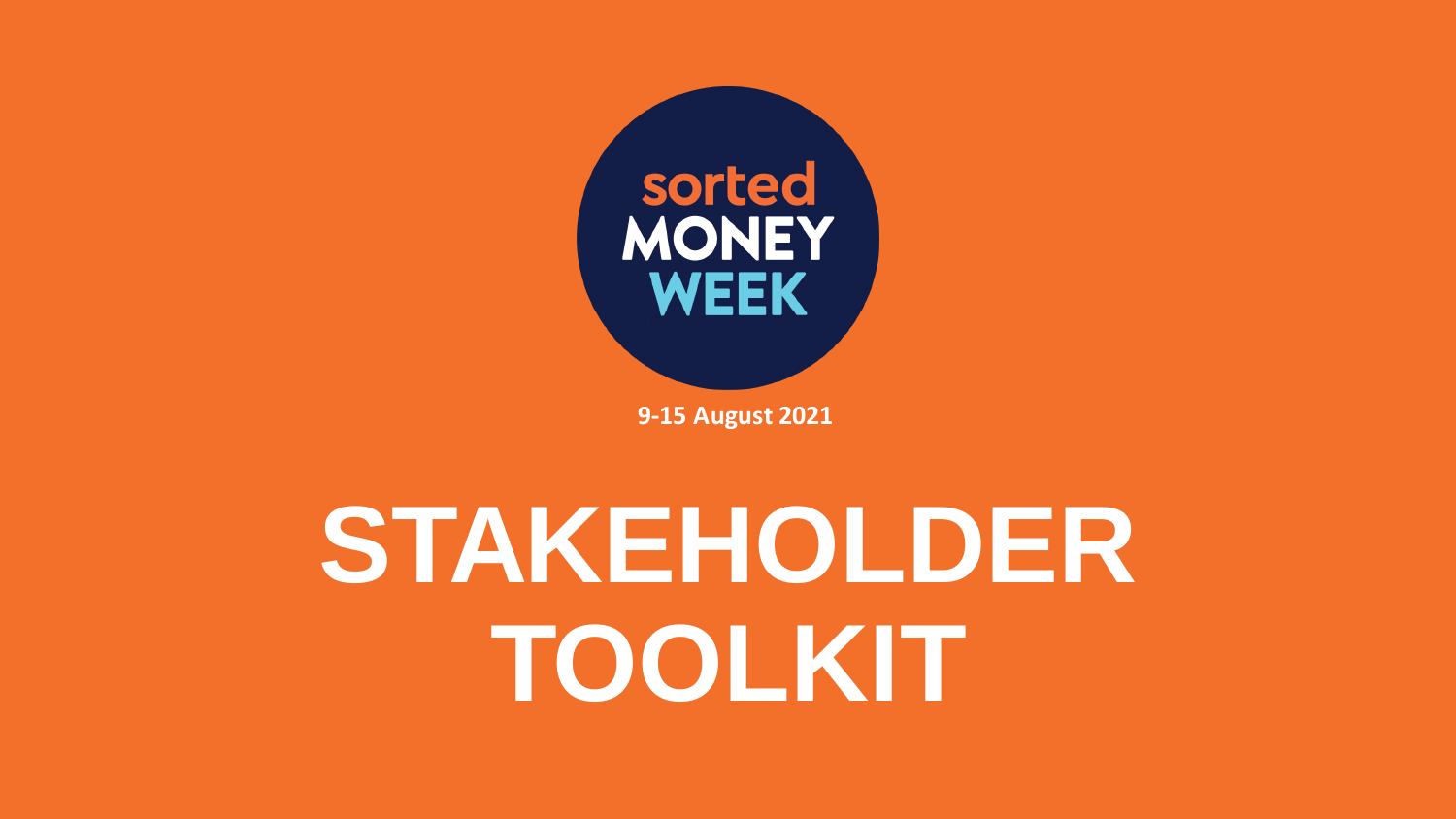## **ABOUT SORTED MONEY WEEK**

Sorted Money Week is the annual public awareness and engagement campaign from Te Ara Ahunga Ora Retirement Commission.

Sorted Money Week supports the National Strategy for Financial Capability's goal of helping to demystify money, by próviding a dedicated week to raise Kiwi's attention and engagement on money matters. `

Sorted Money Week is for all New Zealanders, but particularly helpful for those less experienced or overwhelmed by money, who are seeking to increase their knowledge and confidence.

We welcome your support to share this campaign with your own people internally, your customers, network and communities.

We look forward to seeing your ideas come to life.



*Te Ara Ahunga Ora Retirement Commission will be the new name of the Commission for Financial Capability from 1 July 2021. Te Ara Ahunga Ora translates to 'the pathway to developing*  long-term wellbeing'. It reflects our purpose to empower the people of Aotearoa on their journeys to a better retirement. Our original English name of the Retirement Commission encapsulates *the breadth and depth of our work in pursuing our mission and vision - to improve retirement outcomes for all New Zealanders, so that everyone can retire with confidence*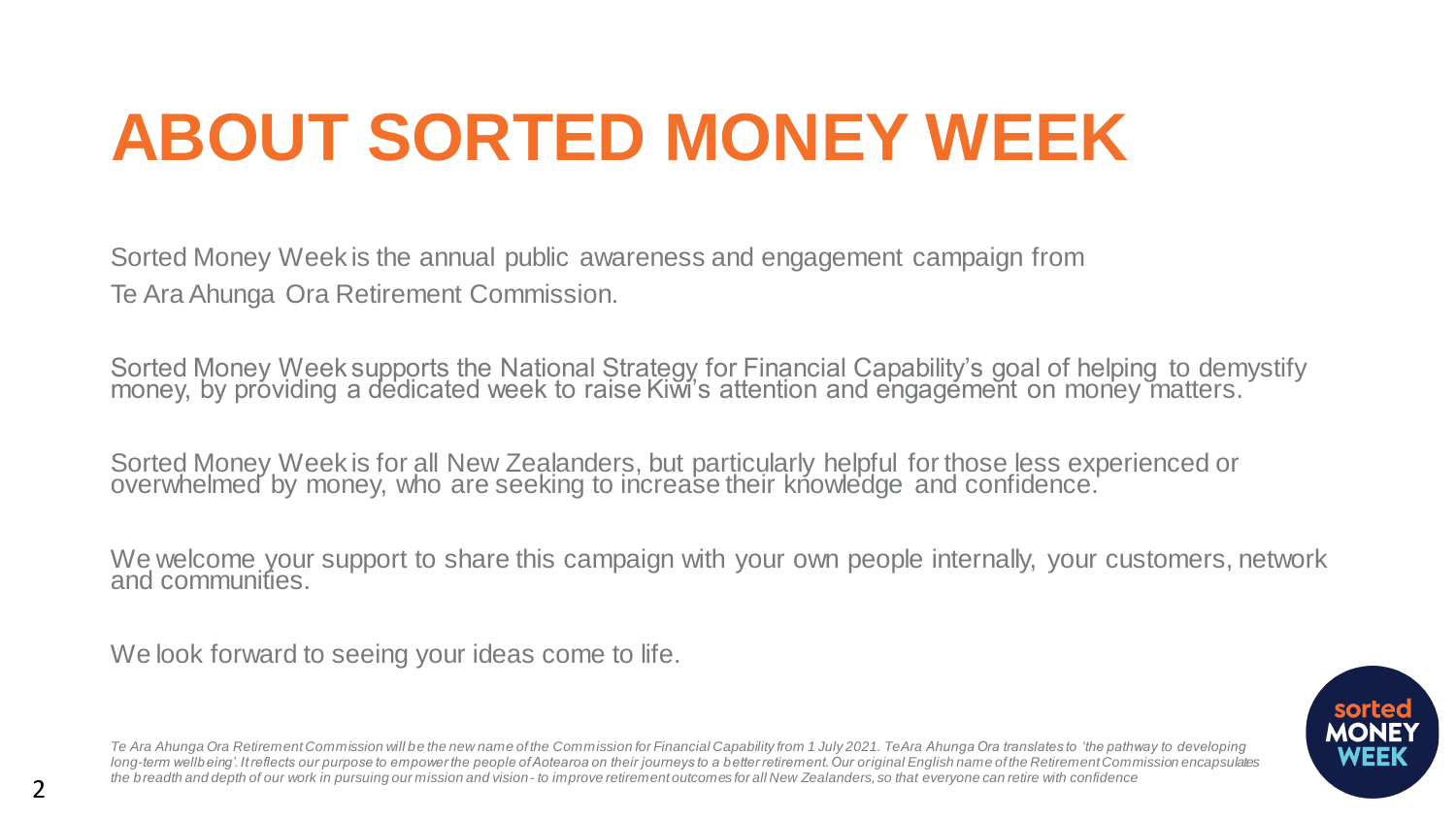## **2021 CAMPAIGN THEME**

#### **JUST WONDERING**

Building on last year's successful campaign that was born from the explosion of questions about money during COVID-19. Everyone was in the same boat, with people more openly talking about money and seeking help.

'Just wondering' is still relevant for 2021 to help keep the kōrero going on money questions we all want answers to.

Once again, we're creating a safe, inclusive place for people to ask any money questions and provide useful, non-judgmental and trusted information for people to learn about money.

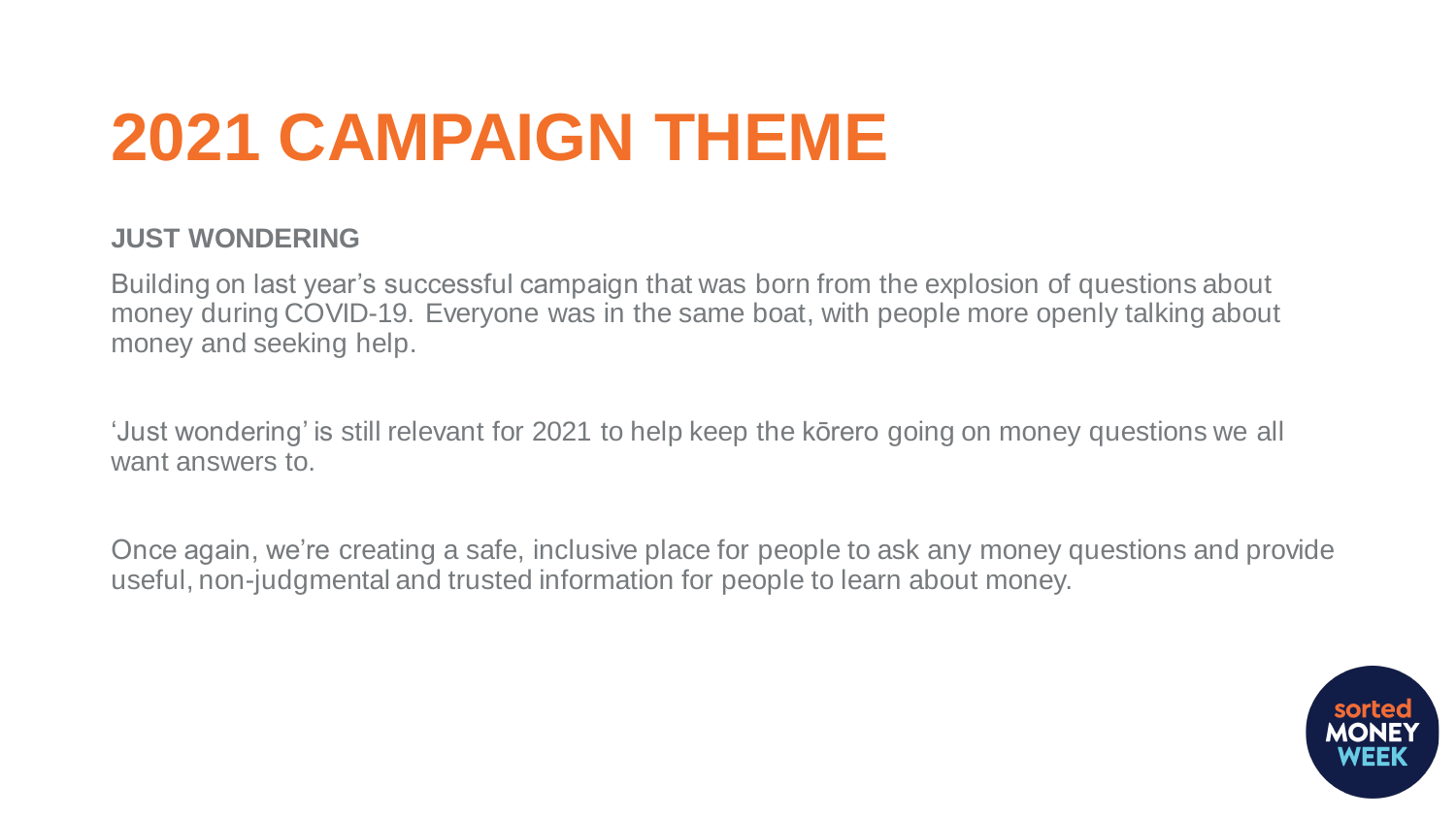## **KEY MESSAGES**

- Any money question is a good question. It's ok to ask.
- Lots of us are in the same boat with money worries and asking the same questions.
- It's good to open up and talk about money issues you'll find you're not alone.
- Involve your whānau and trusted friends to kickstart the kōrero, ask questions we all have so much to learn from one another.
- We often have money questions or just make do with what our tipuna taught us. What's an answer you'd like to pass on to your mokopuna to enable them to stand on their own feet and provide for their whanau?
- By getting answers to those money questions swirling around in your head, it will ultimately improve your wellbeing, protect your whānau, and your community.

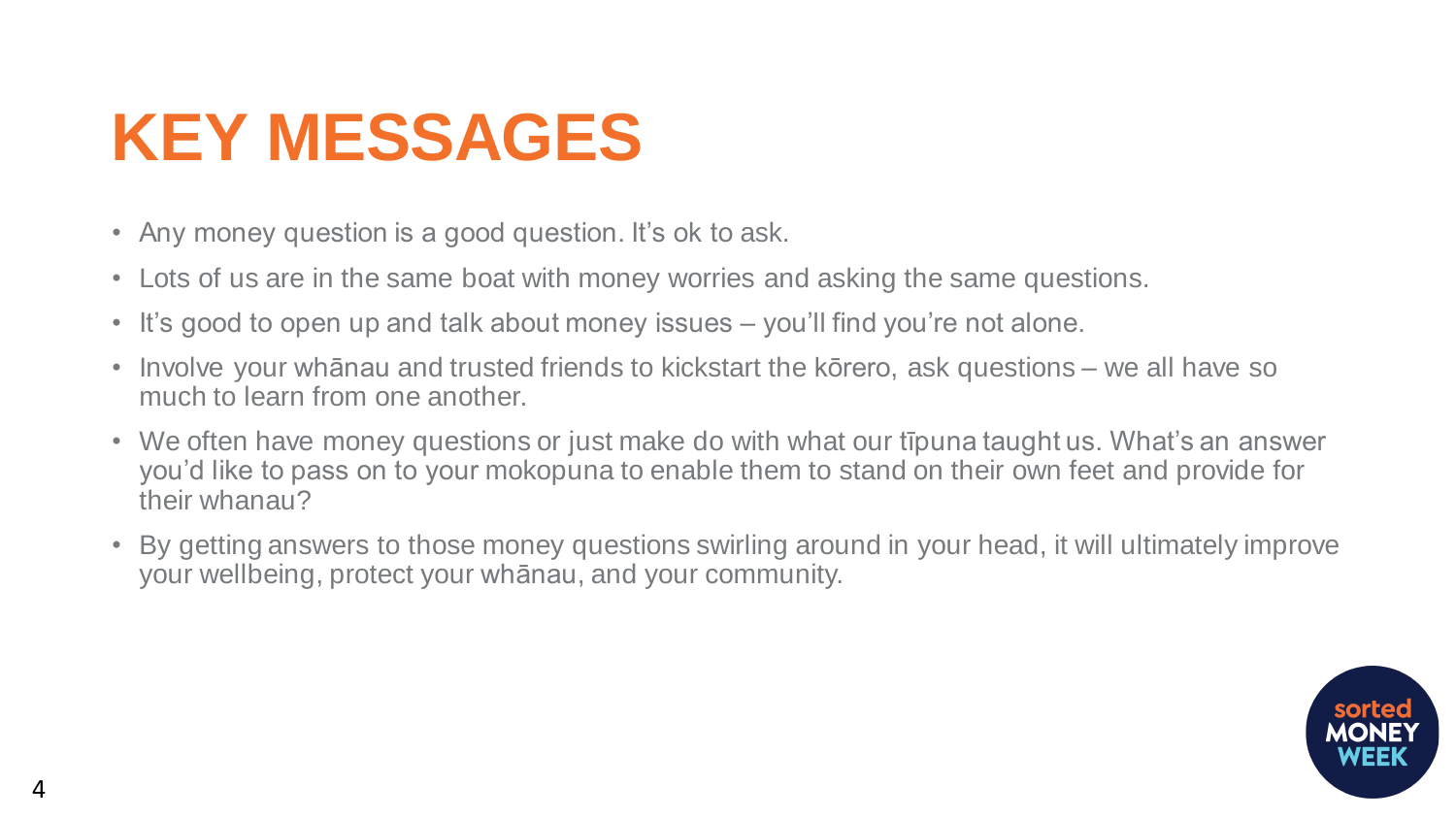## **SORTED MONEY WEEK TOPICS**

'Just wondering' provides a safe, inclusive environment for people to reach out with money questions they've been afraid to ask and to get answers and guidance they can trust across a range of topic areas including:

- Budgeting
- Debt & loans
- KiwiSaver
- Investing & saving
- Retirement planning

We encourage you to align your Sorted Money Week activity to these topics and leverage the Q&A content on our dedicated campaign page sorted.org.nz/justwondering (*NB: this webpage will be refreshed with new content 1 August*).

If these topics don't quite align to the work your organization does, feel free to leverage the broader theme of #JustWondering and create your own Q&A relevant to your audience.

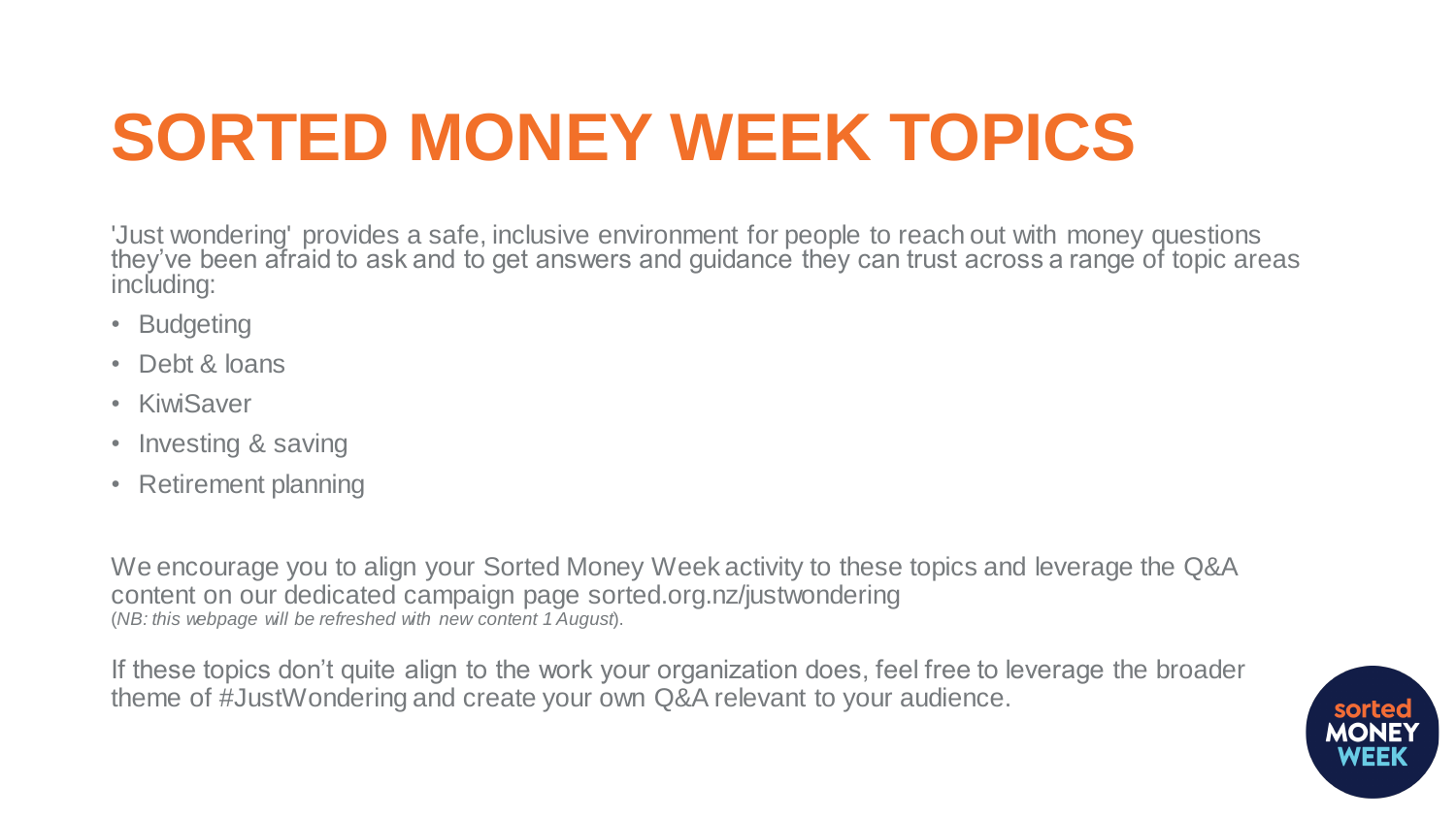## **HOW TO GET INVOLVED**

#### **CREATE A SOCIAL MEDIA CAMPAIGN**

Engage your audience in a social media campaign using our dedicated resources or by creating your own. Use the hashtags #SortedMoneyWeek #JustWondering and tag us on social media using:

Instagram: [@live\\_sorted](https://www.instagram.com/live_sorted/)

Facebook: [@sorted.org.nz](https://www.facebook.com/sorted.org.nz)

Twitter: [@SortedNZ](https://twitter.com/SortedNZ)

LinkedIn: [Commission for Financial Capability](https://www.linkedin.com/company/commission-for-financial-capability)

### **ORGANISE EVENTS**

Leverage the range of topics covered under the 'Just Wondering' theme to engage your network, customers, volunteers, members, supporters or employees.

Use our posters and dedicated resources to promote your event.

Thought starters:

Money quiz

Q&A session with a guest speaker

Workshop to learn more about a money topic

Facebook Live with your customers

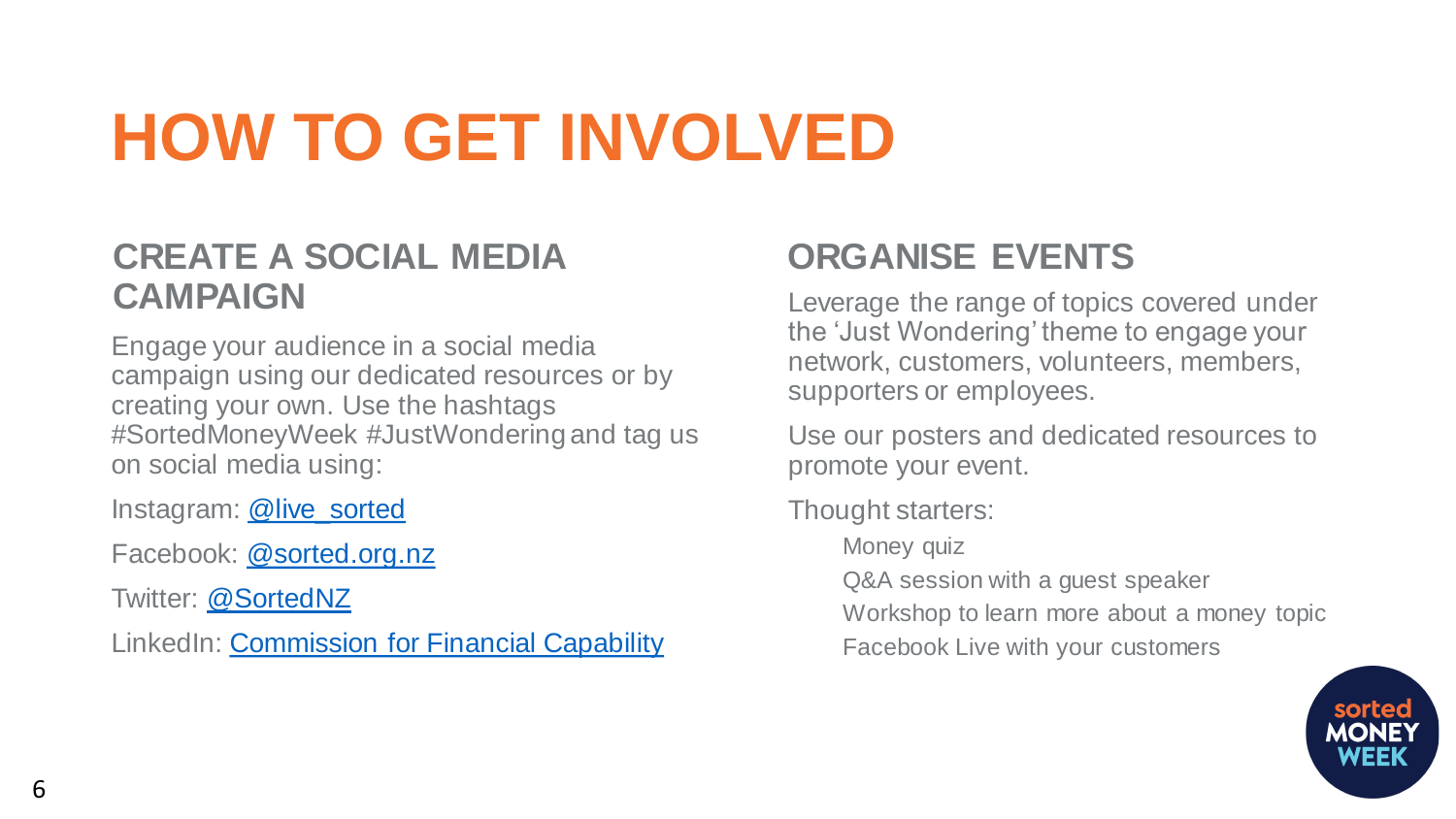## **GET YOUR PEOPLE INVOLVED**

### **BOOK A MONEY BITES SESSION**

Engage your own people with Sorted at Work's 'Money Bites' series. Money Bites are one-hour facilitated sessions on a range of topics, proving a popular way to get your own people involved in Sorted Money Week.

We're offering Money Bites free during Money Week to a limited number of workplaces that book before 5pm Friday 30 July. Demand is high, so get in quick.

To book Money Bites, or view T&Cs, click [here.](https://cffc.govt.nz/sorted/sorted-at-work/money-bites-webinar?utm_campaign=Money%20Week%202021&utm_medium=email&_hsmi=2&_hsenc=p2ANqtz-8J6IPmTv218CmZ9QB2crWEdyEEL9UKEmMX8nSBcZA9zSXC-BLRr8qchNoVrmSai1tEDRYAxBzvmxA6JrxxHT-LuBxl1A&utm_content=2&utm_source=hs_email)

### **SORTED.ORG.NZ**

If you'd like to help your people get more trusted information and answers to their questions during Money Week, send them to [sorted.org.nz/justwondering](https://sorted.org.nz/justwondering)

There will be answers to commonly asked questions across a range of topics, as well as quick links to relevant Sorted tools, guides, blogs and more.

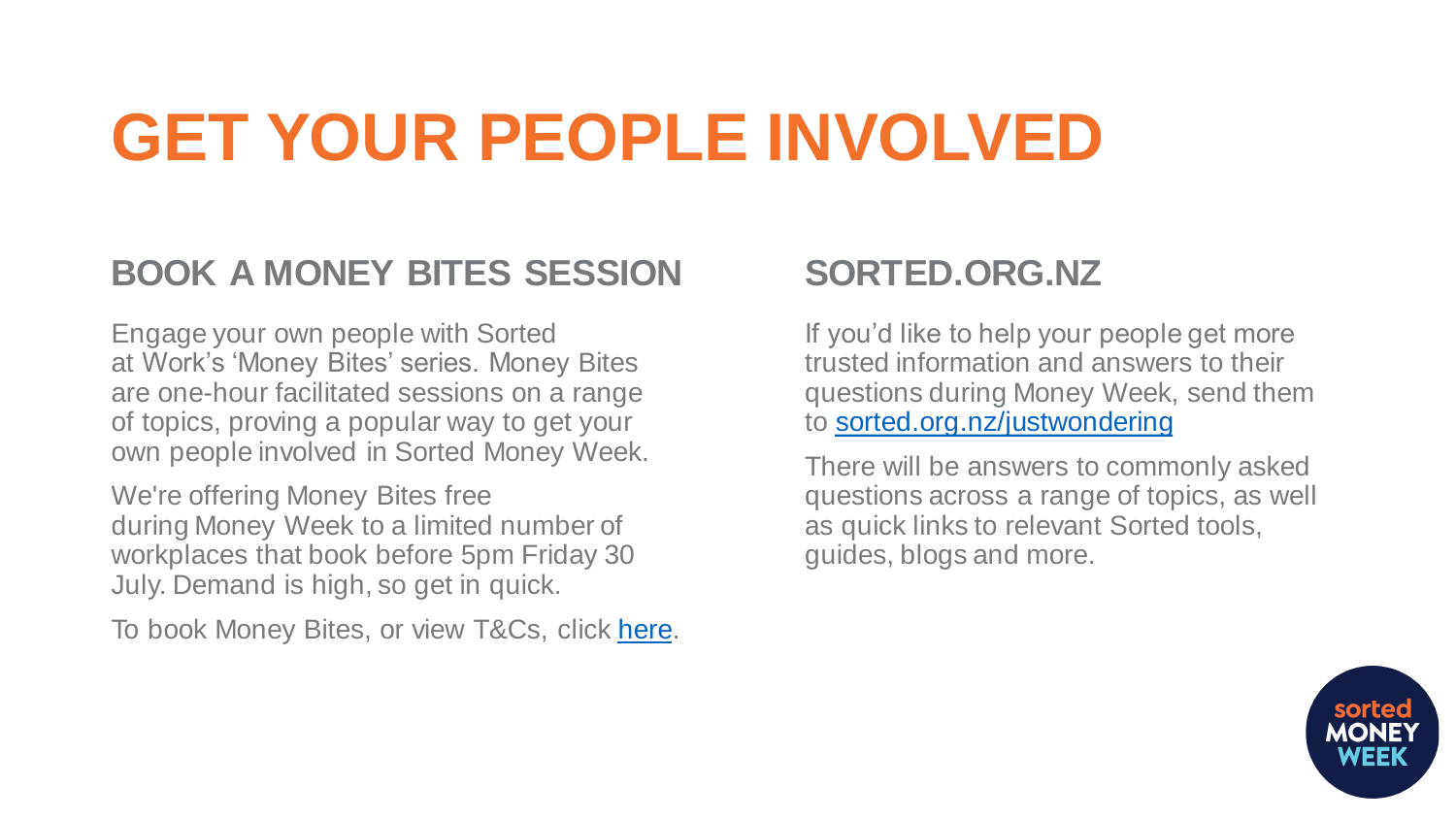## **WRITE A BLOG**

A great way to engage with your audience could be to write a blog. Last year Sorted published two blogs related to the Just Wondering theme:

- Launch: [Wondering about money? Stay curious.](https://sorted.org.nz/must-reads/wondering-about-money-stay-curious/)
- Wrap up: [What you were wondering: answers to your top 10 money questions](https://sorted.org.nz/must-reads/what-you-were-wondering-answers-to-your-top-10-money-questions/)

An effective topic could be the top 5 or 10 questions your customers are often #JustWondering.

TIP: If you have blogs already on your website, make the most of them with a social media post by linking to the blog and using #SortedMoneyWeek.

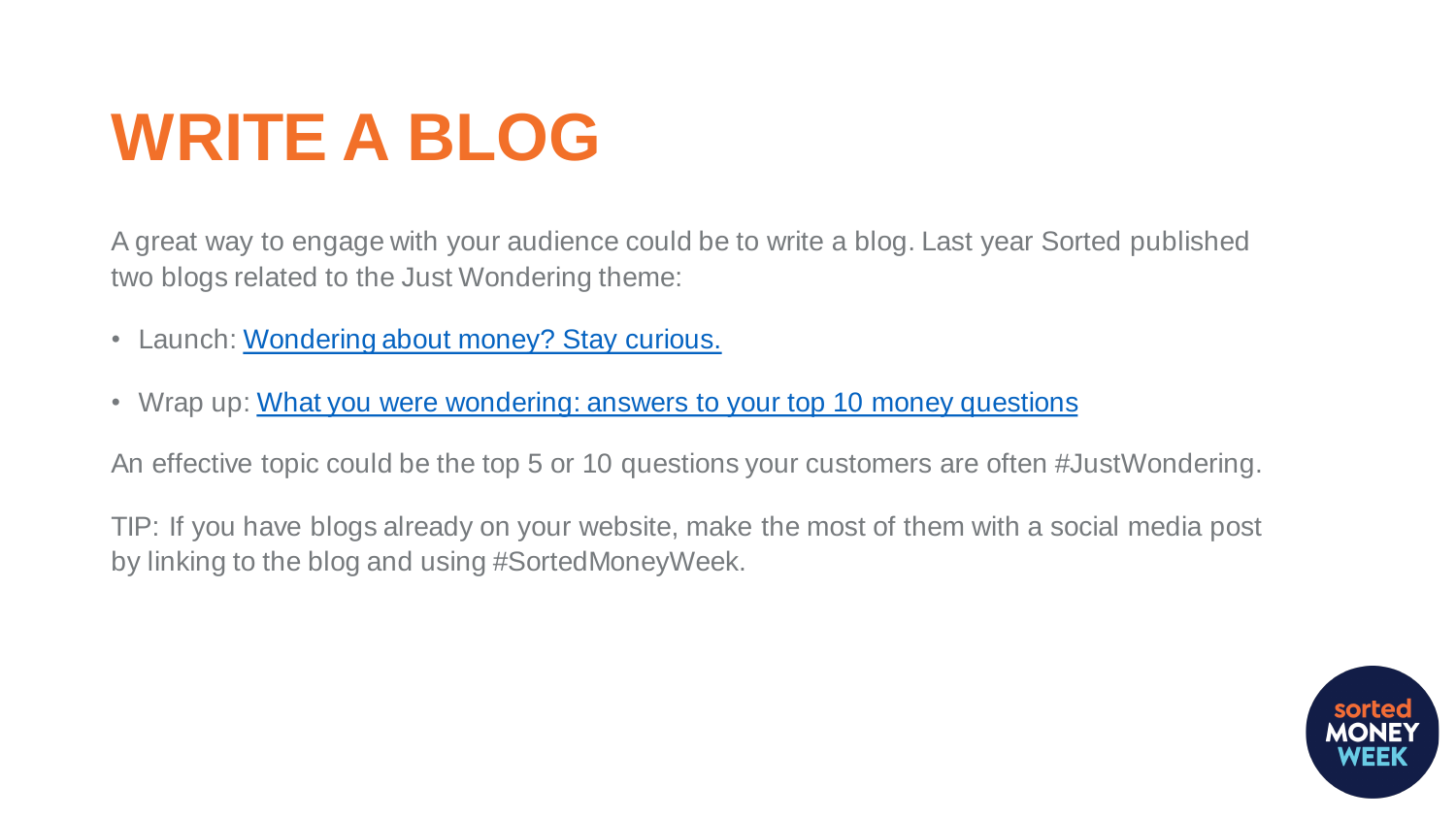## **SOCIAL MEDIA**

### **TAG US**

Instagram: [@live\\_sorted](https://www.instagram.com/live_sorted/)

Facebook: [@sorted.org.nz](https://www.facebook.com/sorted.org.nz)

Twitter: [@SortedNZ](https://twitter.com/SortedNZ)

LinkedIn: [Commission for Financial Capability](https://www.linkedin.com/company/commission-for-financial-capability)

### **USE THE HASHTAGS**

#SortedMoneyWeek

#JustWondering

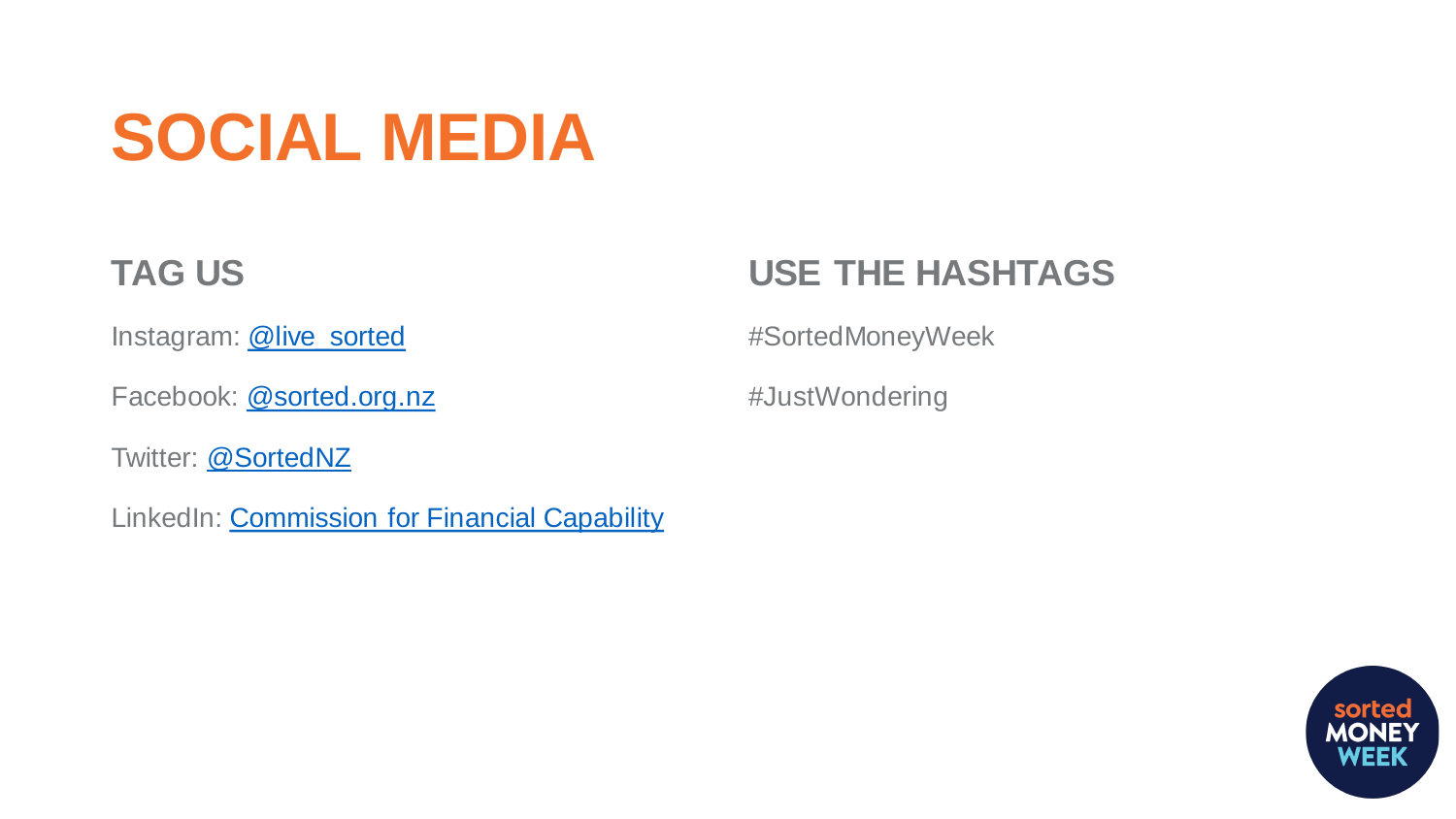## **IDEAS FOR SOCIAL MEDIA**

### **FACEBOOK**

- Host a Facebook or Instagram Live where your audience can ask you what they're #JustWondering.
- Utilise your existing content by sharing a blog post that aligns to the #JustWondering theme.
- Use Facebook Events to share any events you'll be hosting during Sorted Money Week.
- Share posts from [@sorted.org.nz](https://www.facebook.com/sorted.org.nz) and other stakeholders participating in Sorted Money Week.

#### **INSTAGRAM**

- Make use of the Instagram Stories Questions Sticker to get your followers to ask you a question that you can then answer on Stories. Type out the answer or record your company's spokesperson answering it.
- Make use of the official hashtags #SortedMoneyWeek and #JustWondering and tag us [@live\\_sorted](https://www.instagram.com/live_sorted/)
- Pick a topic for each day (pulling from our topics or coming up with your own) and answer a couple of questions for each on Instagram Stories.

#### **TWITTER**

- Just like with Facebook, share your blog content (new and old) on Twitter.
- Make use of the official hashtags #SortedMoneyWeek and #JustWondering and tag us @SortedNZ

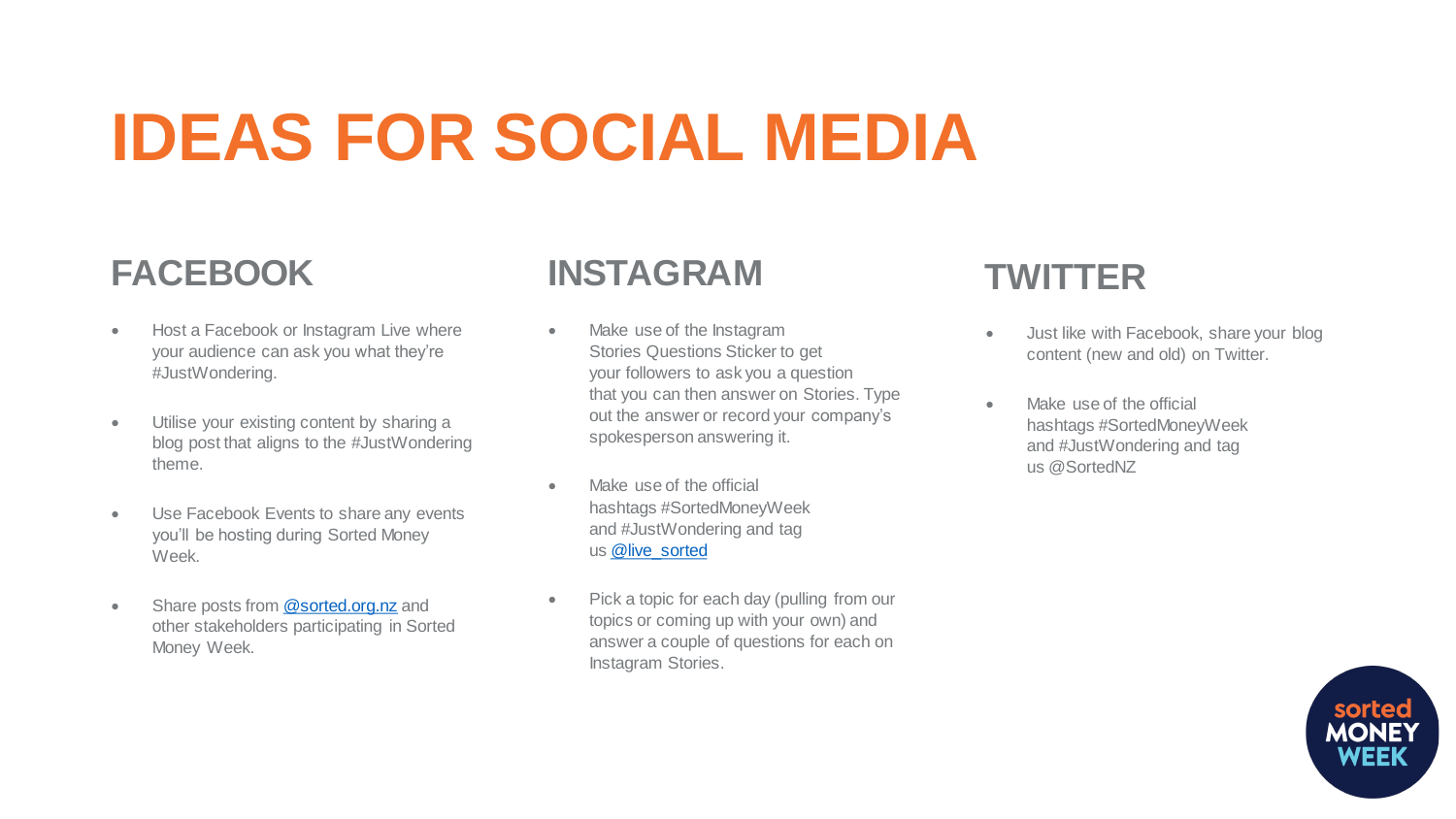### **SOCIAL MEDIA RESOURCES**

Templates and resources you can use for your social media activity

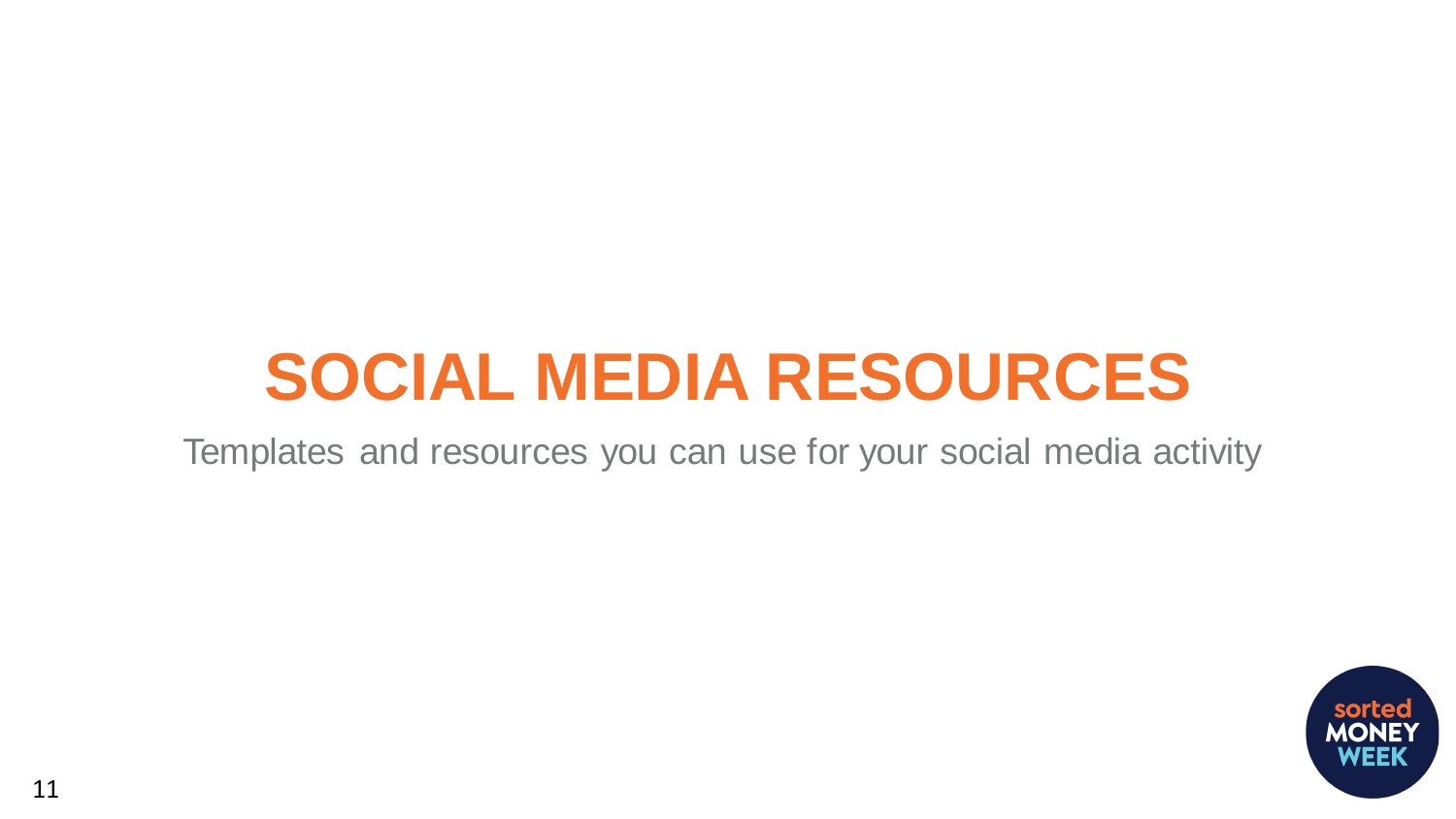### **JUST WONDERING POST**

There are two options that introduce the campaign and its theme. You could use these to get your audience to ask you what they're #JustWondering.

*<u>k<sub>s</sub>*crted</u> live\_sorted



**Example 1 Example 2** sorted live\_sorted



live\_sorted This year's #SortedMoneyWeek is a great time to ask us the questions you've been #JustWondering. We'll answer your questions in the comments. @live sorted

live\_sorted This week is #SortedMoneyWeek! Is there a question about money you've been #JustWondering? @live\_sorted

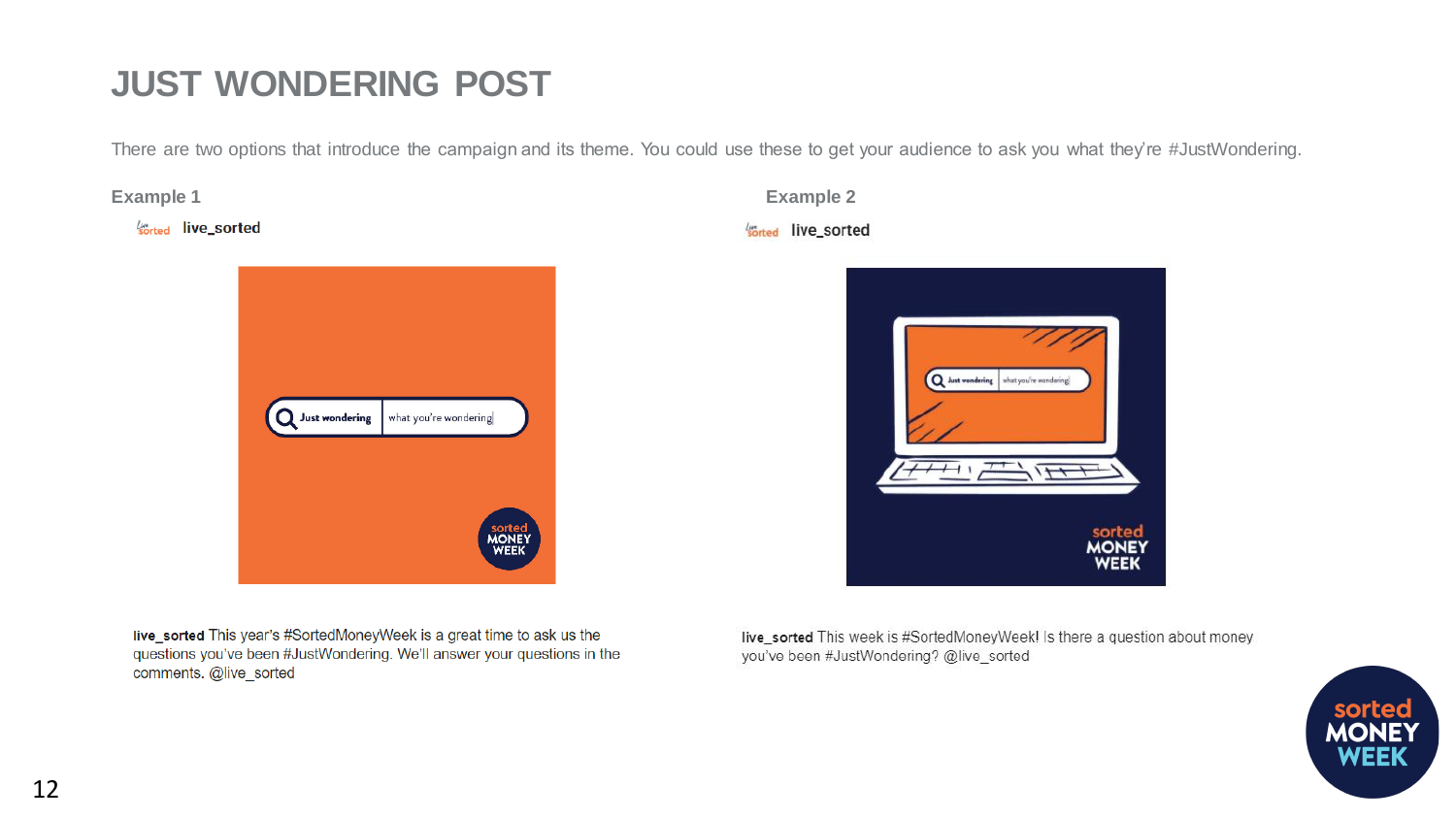### **QUESTION TEMPLATE**

Use the question template to share a #JustWondering question and answer it in the text of the post.

sorted live\_sorted



live\_sorted Say you've got an extra dollar in your hand - what's the best thing to do with it?

Whatever gets you the most back. That's typically paying down debt, especially if you're carrying costly debt from a payday lender, store card or credit card. Remember that it's important to save up an emergency fund first, though.

#SortedMoneyWeek #JustWondering

**Example 1 Example 2** sorted live\_sorted



live\_sorted Are you #JustWondering if you need a budget?

A budget is really just a plan for your spending - it's a big help in making sure you spend on what you really want. It's far too easy these days to find ourselves spending on things we never intended - a bit here, a bit there, and there's nothing left to help us get ahead financially.

#SortedMoneyWeek

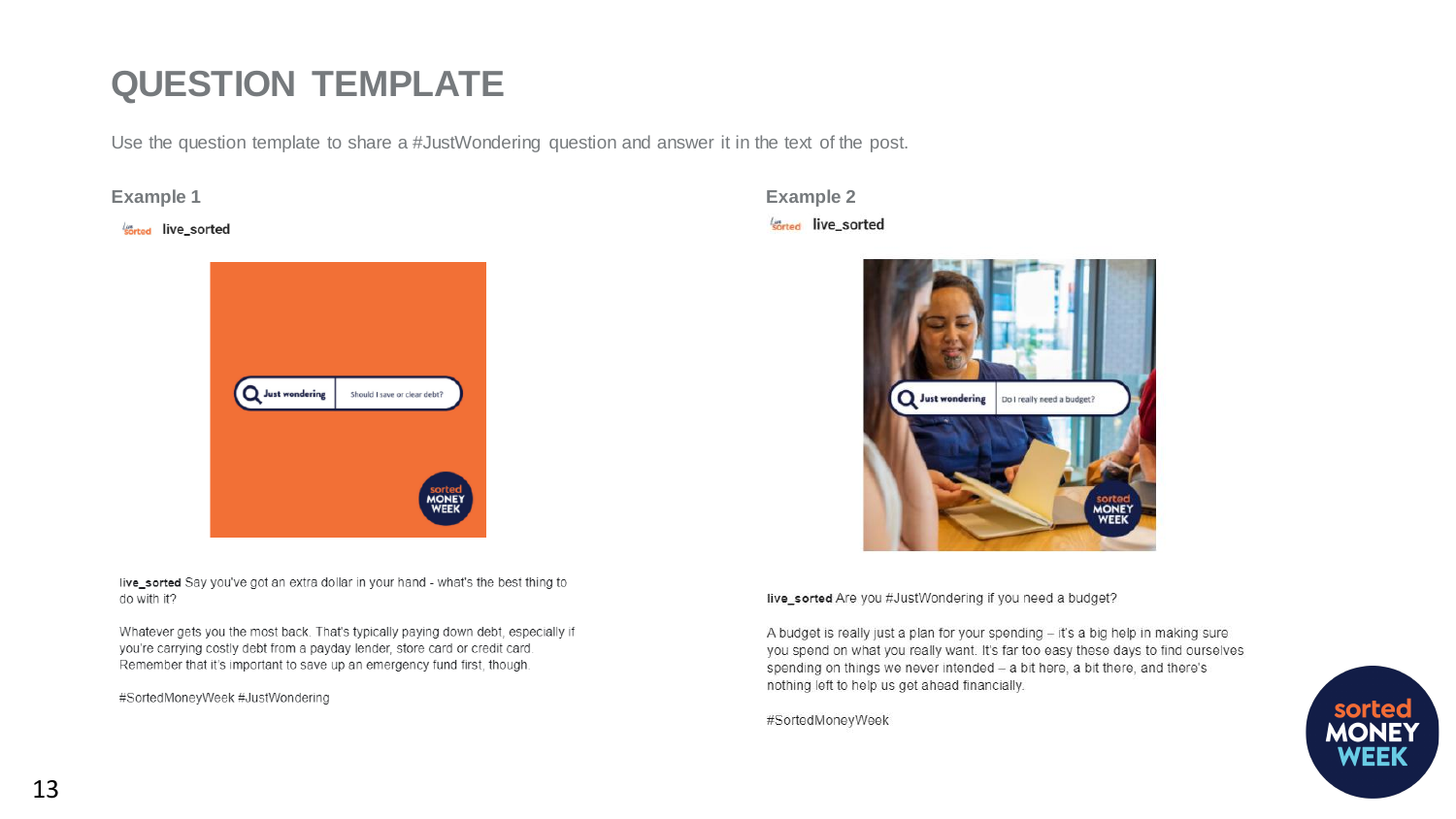### **QUESTION & ANSWER TEMPLATES**

Use both the question and answer templates in a carousel post to share a #JustWondering question and answer within the images.

#### **Example 1**

#### sorted live\_sorted



live\_sorted Say you've got an extra dollar in your hand - what's the best thing to do with it?

#SortedMoneyWeek #JustWondering



live\_sorted Say you've got an extra dollar in your hand - what's the best thing to do with it?

#SortedMoneyWeek #JustWondering

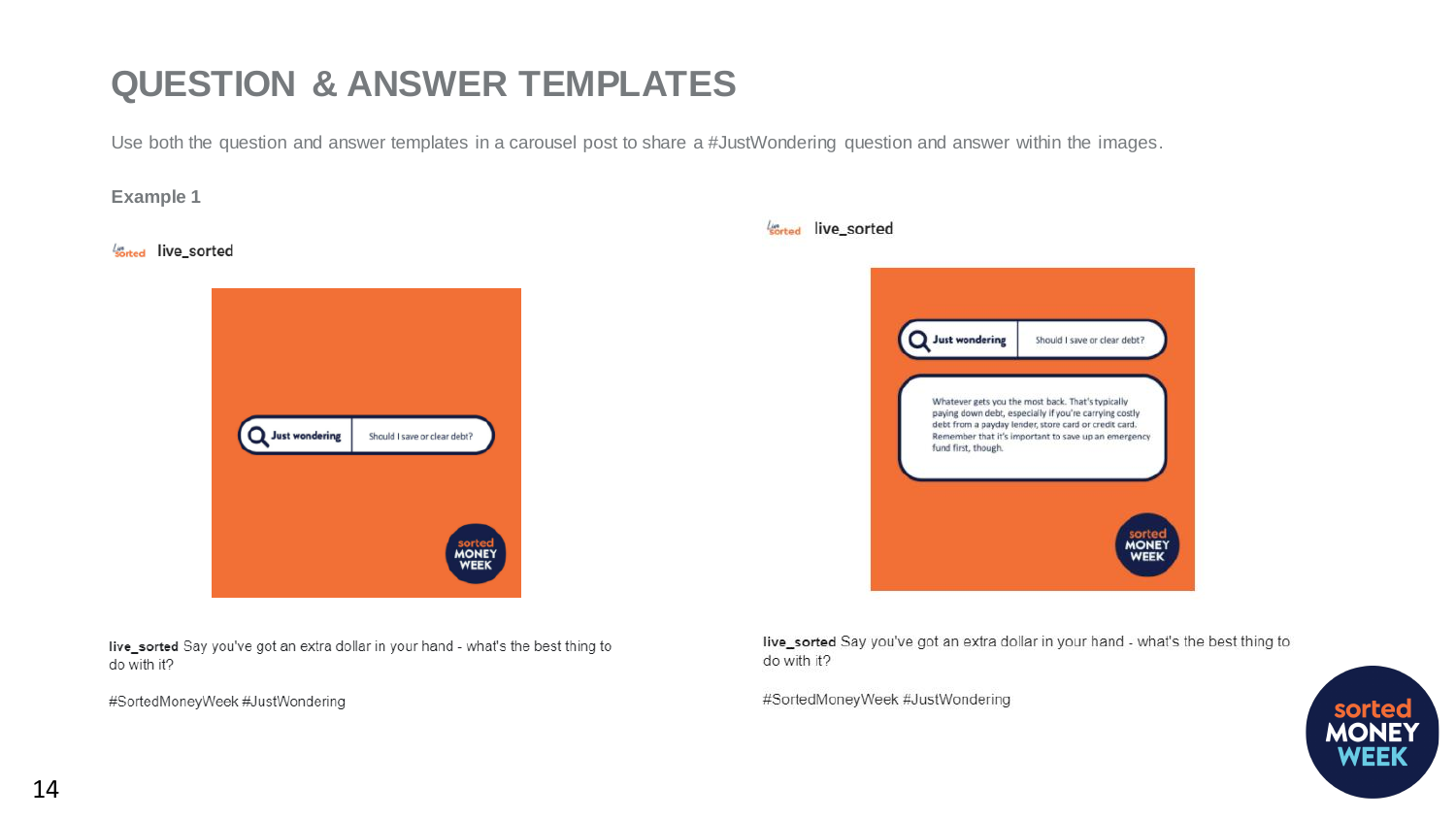#### **Example 2**

#### sorted live\_sorted



sorted live\_sorted



live\_sorted Are you #JustWondering if you really need a budget? #SortedMoneyWeek

live\_sorted Are you #JustWondering if you really need a budget? #SortedMoneyWeek

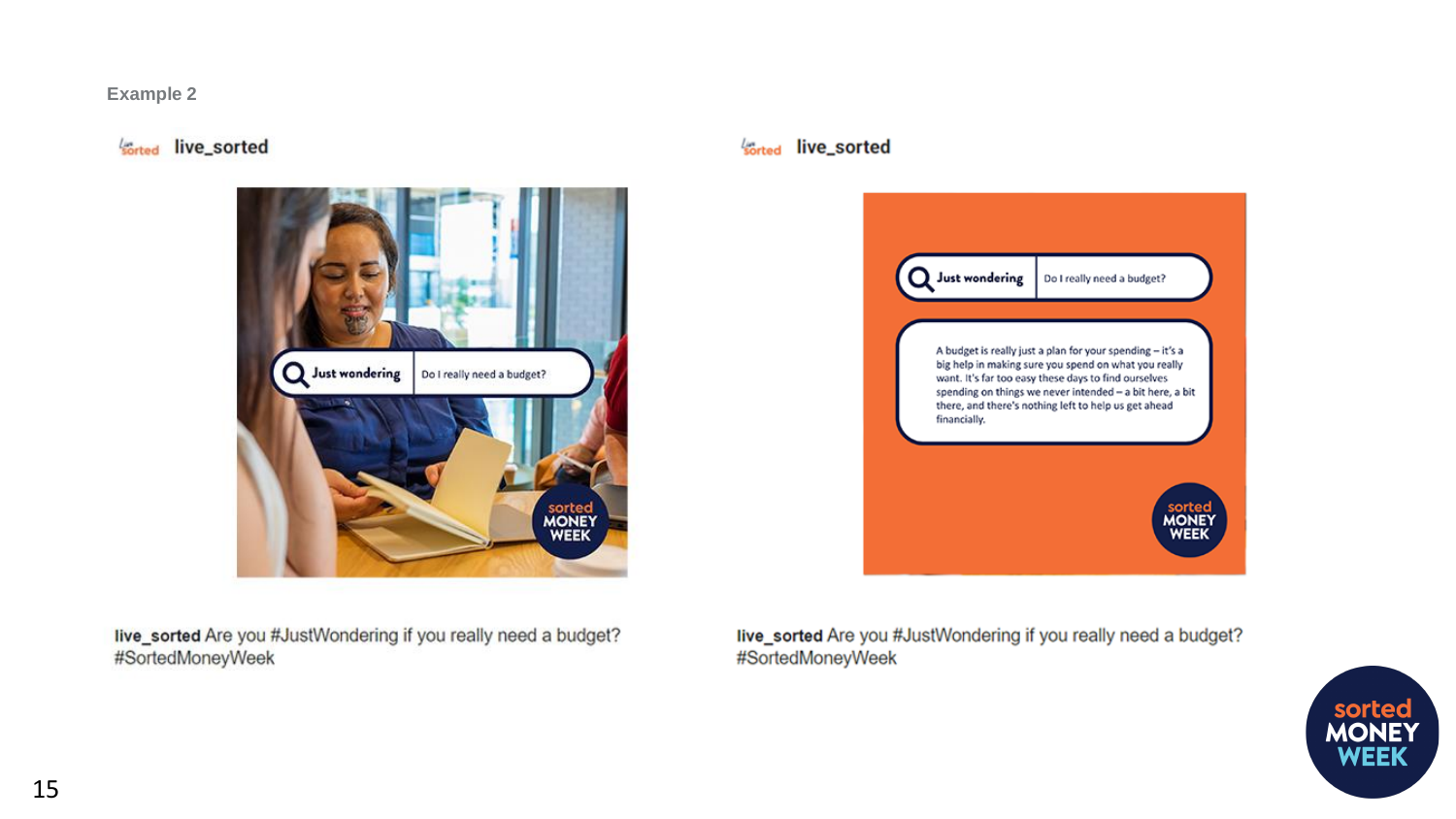### **ANSWER TEMPLATE**

Use the answer template on its own to share a #JustWondering question and answer within the image.

#### **Sorted** live sorted



live\_sorted Are you #JustWondering if you should have a budget? #SortedMoneyWeek

**Example 1 Example 2** 

#### sorted live\_sorted



live\_sorted Are you #JustWondering if you really need a budget? #SortedMoneyWeek

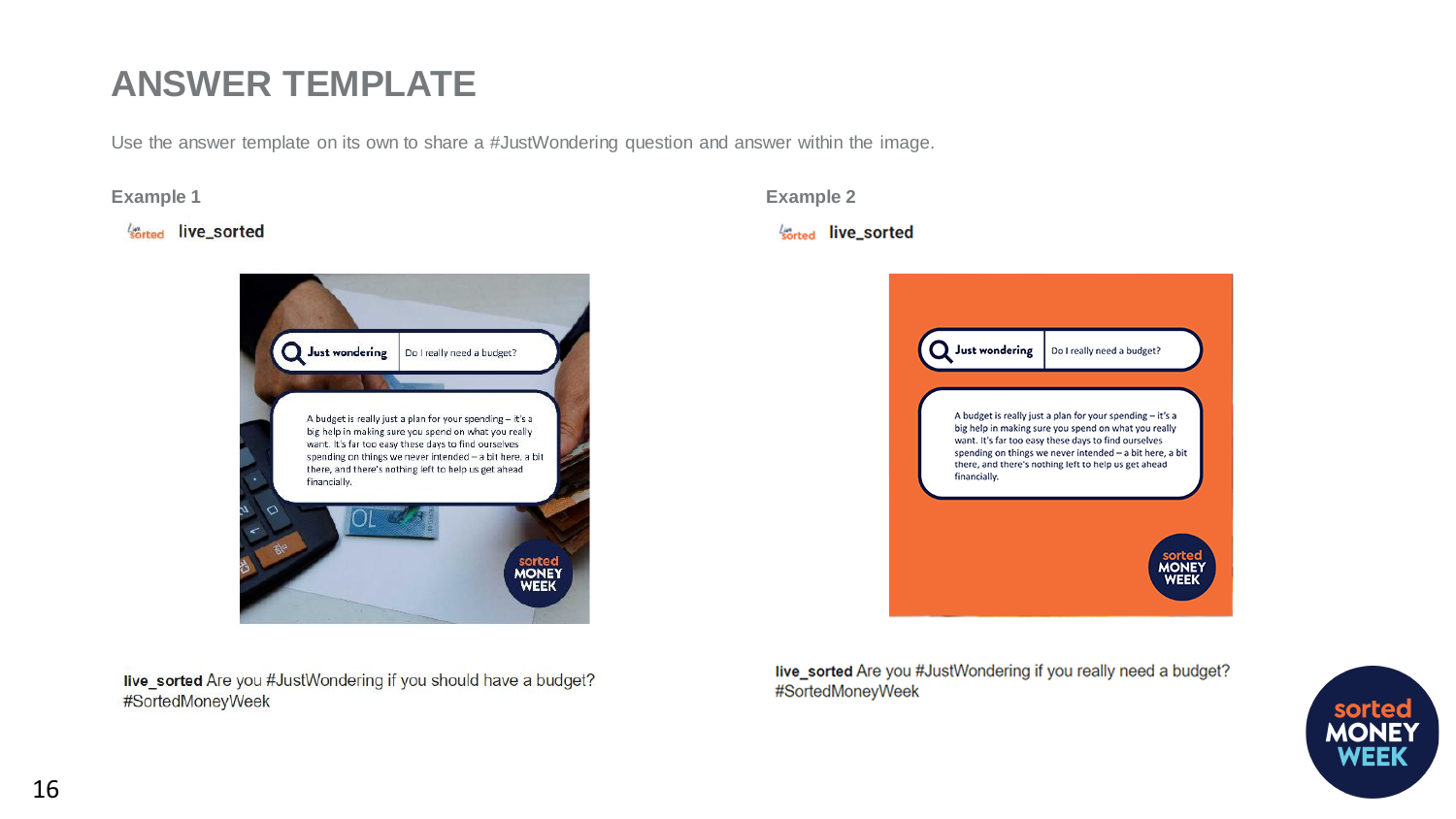#### **VIDEOS**

Video is a powerful way to grab people's attention, so we've included a few 15 second promotional videos to the Sorted Money Week toolkit. They cover money topics we get lots of questions about such as KiwiSaver, investing, debt and spending plans. Pick and choose which videos best suit your Sorted Money Week activities and use them on your website, intranet, and social media channels.

#### sorted live\_sorted



**live\_sorted** #JustWondering how to tackle debt? #SortedMoneyWeek

#### sorted live\_sorted



**live\_sorted** #JustWondering how to tackle debt? #SortedMoneyWeek



You can download the videos [here.](https://vimeo.com/showcase/8638133)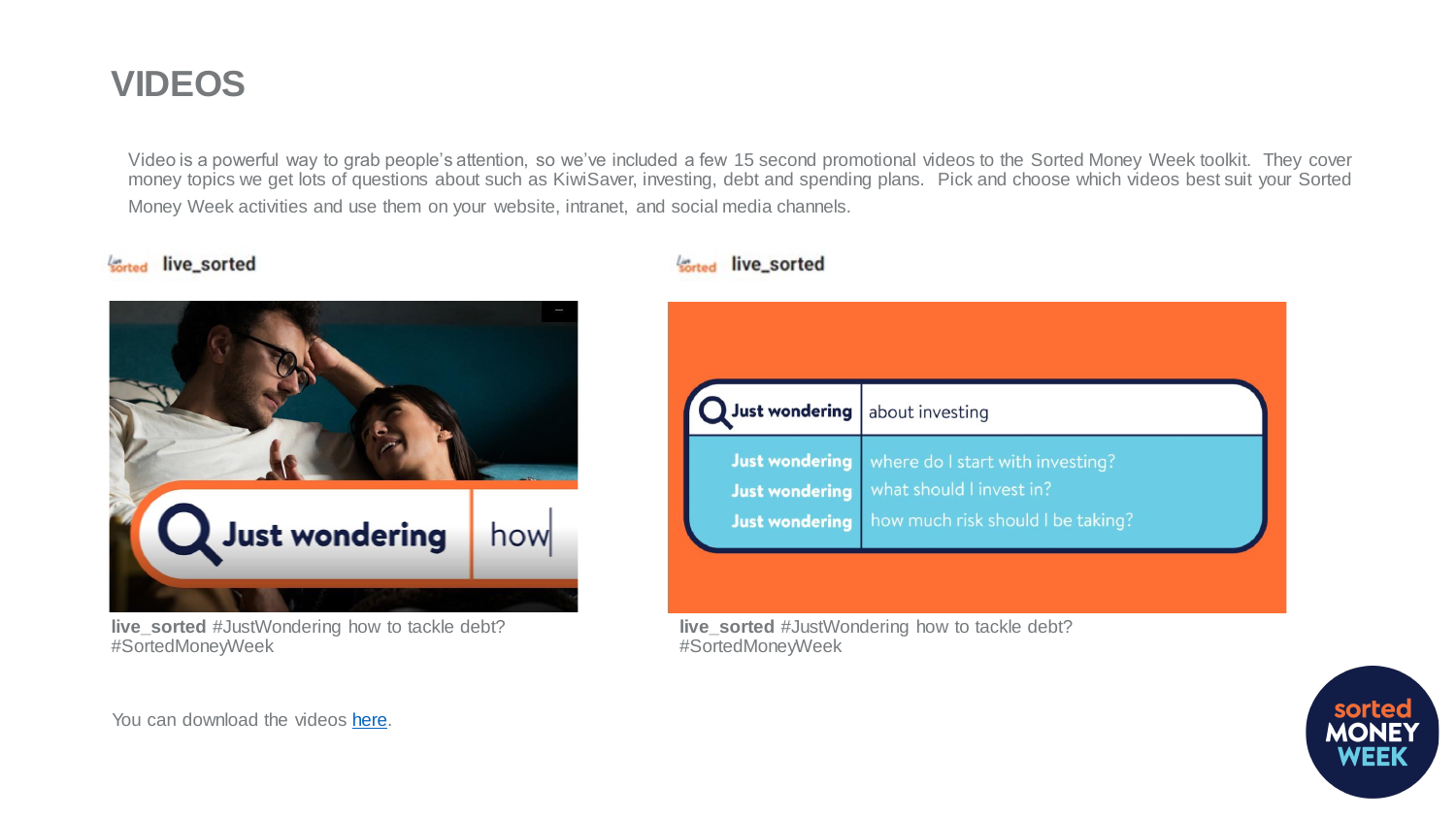## **SOCIAL MEDIA CALENDAR**

### **PRE SORTED MONEY WEEK: 26 JULY – 8 AUGUST**

We suggest talking about Sorted Money Week a couple of weeks beforehand. Spread the word that it's happening, get your events booked in and start having conversations about money.

#### **DURING SORTED MONEY WEEK: 9 – 15 AUGUST**

This is the time to activate your campaign. Share your blog posts, host Live events on Facebook and Instagram, answer the questions your audience is #JustWondering.

### **POST SORTED MONEY WEEK: 16 - 22 AUGUST**

Wrap up Sorted Money Week by sharing some of most common questions you received and what the answers were.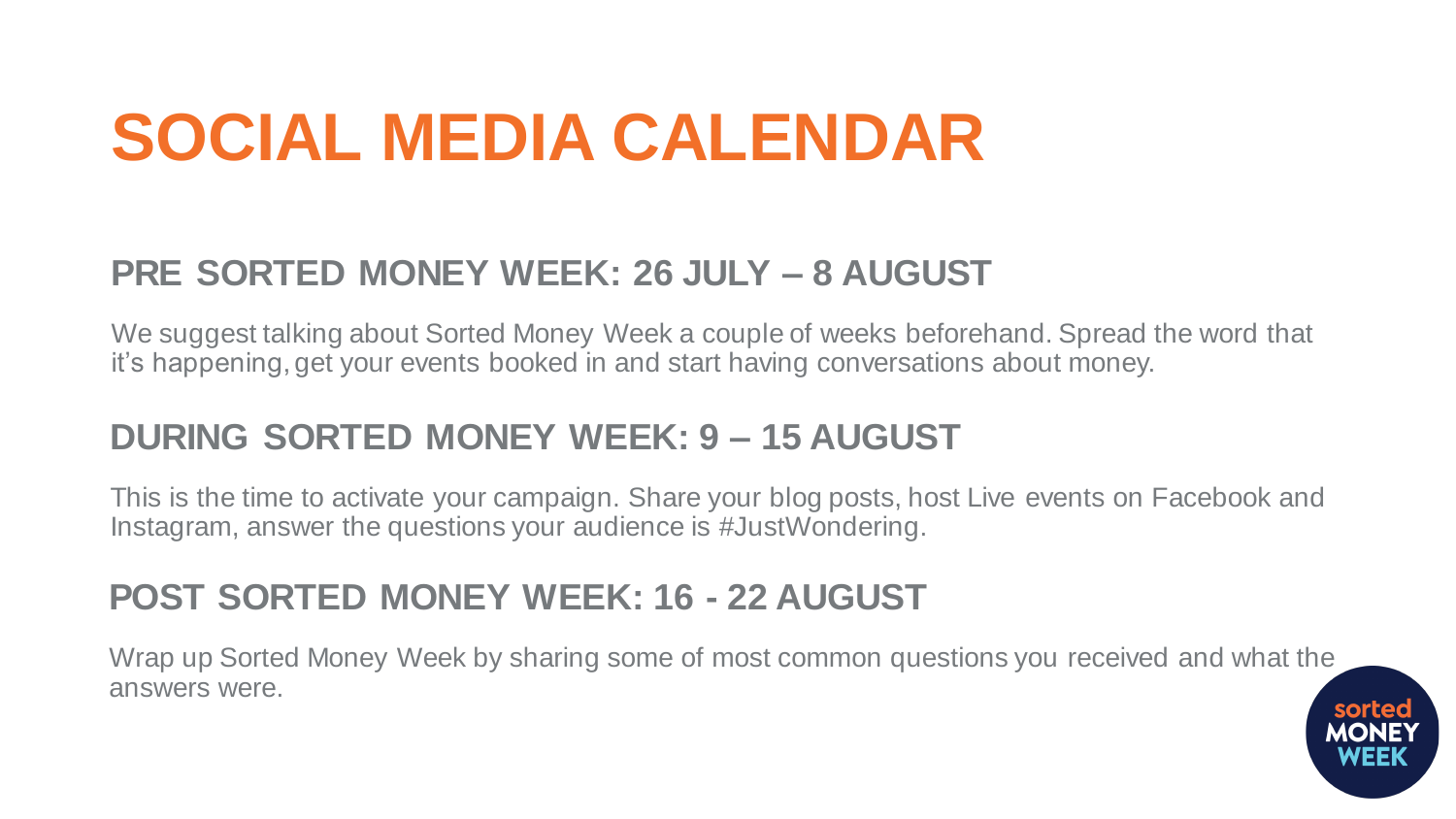## **CONTENT CHECKLIST**

To get your activity in front of as many eyeballs as possible, make it sharable and include the following in your Sorted Money Week activity.

- ✓ Sorted Money Week logo
- ✓ Official hashtags: #SortedMoneyWeek #JustWondering
- ✓ Reference the campaign theme 'Just Wondering'
- $\checkmark$  Reference the dates 9-15 August
- $\checkmark$  Link to the campaign webpage sorted.org.nz/justwondering